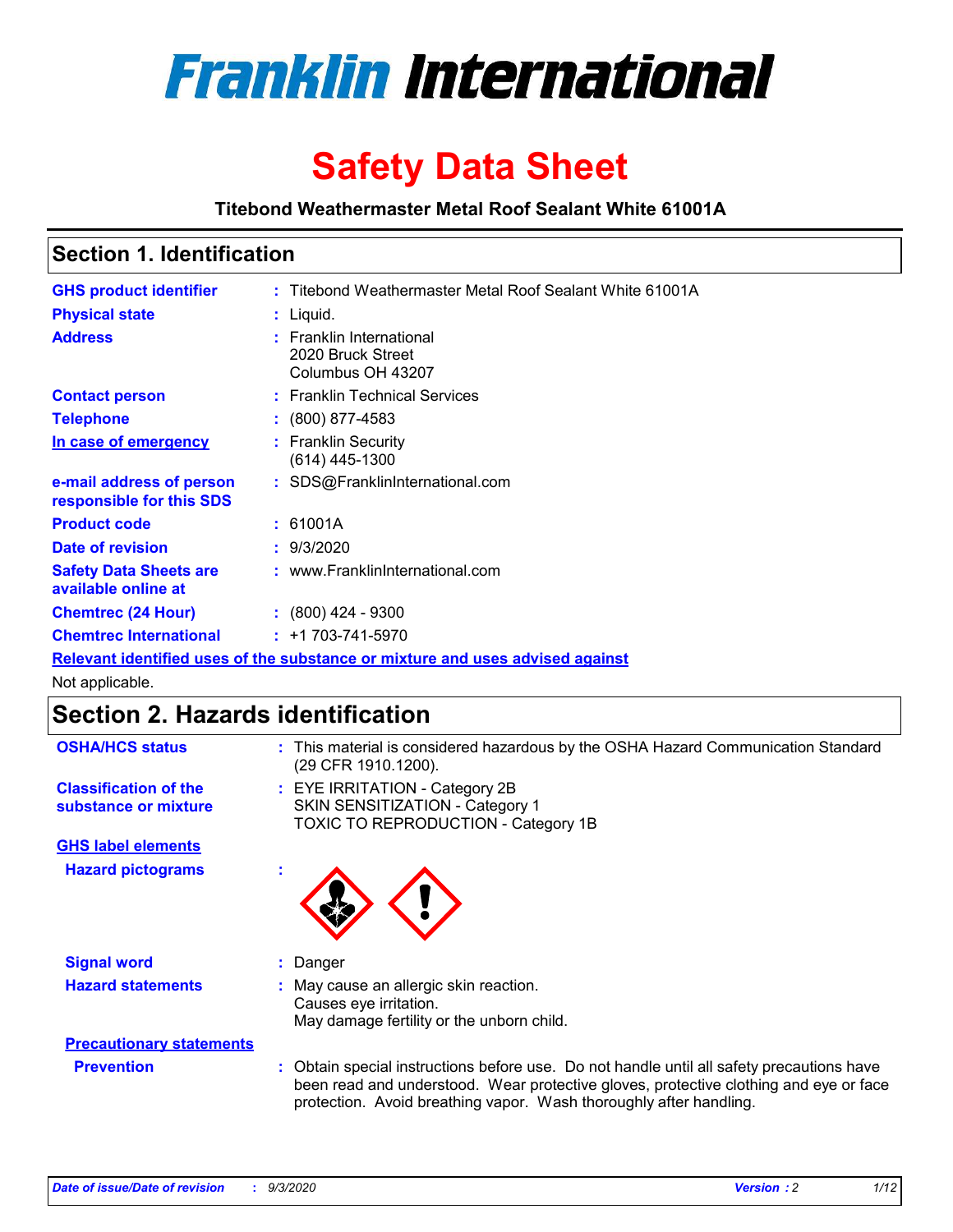## **Section 2. Hazards identification**

| <b>Response</b>                            | : IF exposed or concerned: Get medical advice or attention. Wash contaminated clothing<br>before reuse. IF ON SKIN: Wash with plenty of water. IF IN EYES: Rinse cautiously<br>with water for several minutes. Remove contact lenses, if present and easy to do.<br>Continue rinsing. If eye irritation persists: Get medical advice or attention. |
|--------------------------------------------|----------------------------------------------------------------------------------------------------------------------------------------------------------------------------------------------------------------------------------------------------------------------------------------------------------------------------------------------------|
| <b>Storage</b>                             | : Store locked up.                                                                                                                                                                                                                                                                                                                                 |
| <b>Disposal</b>                            | : Dispose of contents and container in accordance with all local, regional, national and<br>international regulations.                                                                                                                                                                                                                             |
| <b>Hazards not otherwise</b><br>classified | : Product generates methanol during cure.                                                                                                                                                                                                                                                                                                          |

# **Section 3. Composition/information on ingredients**

| <b>Substance/mixture</b> | : Mixture |
|--------------------------|-----------|
|                          |           |

| <b>Ingredient name</b>       | $\mathbf{0}$<br>70 | <b>CAS number</b> |
|------------------------------|--------------------|-------------------|
| 3-aminopropyltriethoxysilane | צ≥                 | 919-30-2          |
| Dibutyltin dilaurate         | ∣≤0.3              | 77-58-7           |

Any concentration shown as a range is to protect confidentiality or is due to batch variation.

**There are no additional ingredients present which, within the current knowledge of the supplier and in the concentrations applicable, are classified as hazardous to health or the environment and hence require reporting in this section.**

**Occupational exposure limits, if available, are listed in Section 8.**

## **Section 4. First aid measures**

| <b>Description of necessary first aid measures</b> |                                                                                                                                                                                                                                                                                                                                                                                                                                                                                                                                                                                                                                                                                                                                                                           |
|----------------------------------------------------|---------------------------------------------------------------------------------------------------------------------------------------------------------------------------------------------------------------------------------------------------------------------------------------------------------------------------------------------------------------------------------------------------------------------------------------------------------------------------------------------------------------------------------------------------------------------------------------------------------------------------------------------------------------------------------------------------------------------------------------------------------------------------|
| <b>Eye contact</b>                                 | : Immediately flush eyes with plenty of water, occasionally lifting the upper and lower<br>eyelids. Check for and remove any contact lenses. Continue to rinse for at least 10<br>minutes. If irritation persists, get medical attention.                                                                                                                                                                                                                                                                                                                                                                                                                                                                                                                                 |
| <b>Inhalation</b>                                  | : Remove victim to fresh air and keep at rest in a position comfortable for breathing. If<br>not breathing, if breathing is irregular or if respiratory arrest occurs, provide artificial<br>respiration or oxygen by trained personnel. It may be dangerous to the person providing<br>aid to give mouth-to-mouth resuscitation. Get medical attention. If unconscious, place<br>in recovery position and get medical attention immediately. Maintain an open airway.<br>Loosen tight clothing such as a collar, tie, belt or waistband. In case of inhalation of<br>decomposition products in a fire, symptoms may be delayed. The exposed person may<br>need to be kept under medical surveillance for 48 hours.                                                       |
| <b>Skin contact</b>                                | : Wash with plenty of soap and water. Remove contaminated clothing and shoes. Wash<br>contaminated clothing thoroughly with water before removing it, or wear gloves.<br>Continue to rinse for at least 10 minutes. Get medical attention. In the event of any<br>complaints or symptoms, avoid further exposure. Wash clothing before reuse. Clean<br>shoes thoroughly before reuse.                                                                                                                                                                                                                                                                                                                                                                                     |
| <b>Ingestion</b>                                   | : Wash out mouth with water. Remove dentures if any. Remove victim to fresh air and<br>keep at rest in a position comfortable for breathing. If material has been swallowed and<br>the exposed person is conscious, give small quantities of water to drink. Stop if the<br>exposed person feels sick as vomiting may be dangerous. Do not induce vomiting<br>unless directed to do so by medical personnel. If vomiting occurs, the head should be<br>kept low so that vomit does not enter the lungs. Get medical attention. Never give<br>anything by mouth to an unconscious person. If unconscious, place in recovery position<br>and get medical attention immediately. Maintain an open airway. Loosen tight clothing<br>such as a collar, tie, belt or waistband. |
| Most important symptoms/effects, acute and delayed |                                                                                                                                                                                                                                                                                                                                                                                                                                                                                                                                                                                                                                                                                                                                                                           |
| <b>Potential acute health effects</b>              |                                                                                                                                                                                                                                                                                                                                                                                                                                                                                                                                                                                                                                                                                                                                                                           |
| <b>Eye contact</b>                                 | : May cause eye irritation.                                                                                                                                                                                                                                                                                                                                                                                                                                                                                                                                                                                                                                                                                                                                               |
| <b>Inhalation</b>                                  | : No known significant effects or critical hazards.                                                                                                                                                                                                                                                                                                                                                                                                                                                                                                                                                                                                                                                                                                                       |
|                                                    |                                                                                                                                                                                                                                                                                                                                                                                                                                                                                                                                                                                                                                                                                                                                                                           |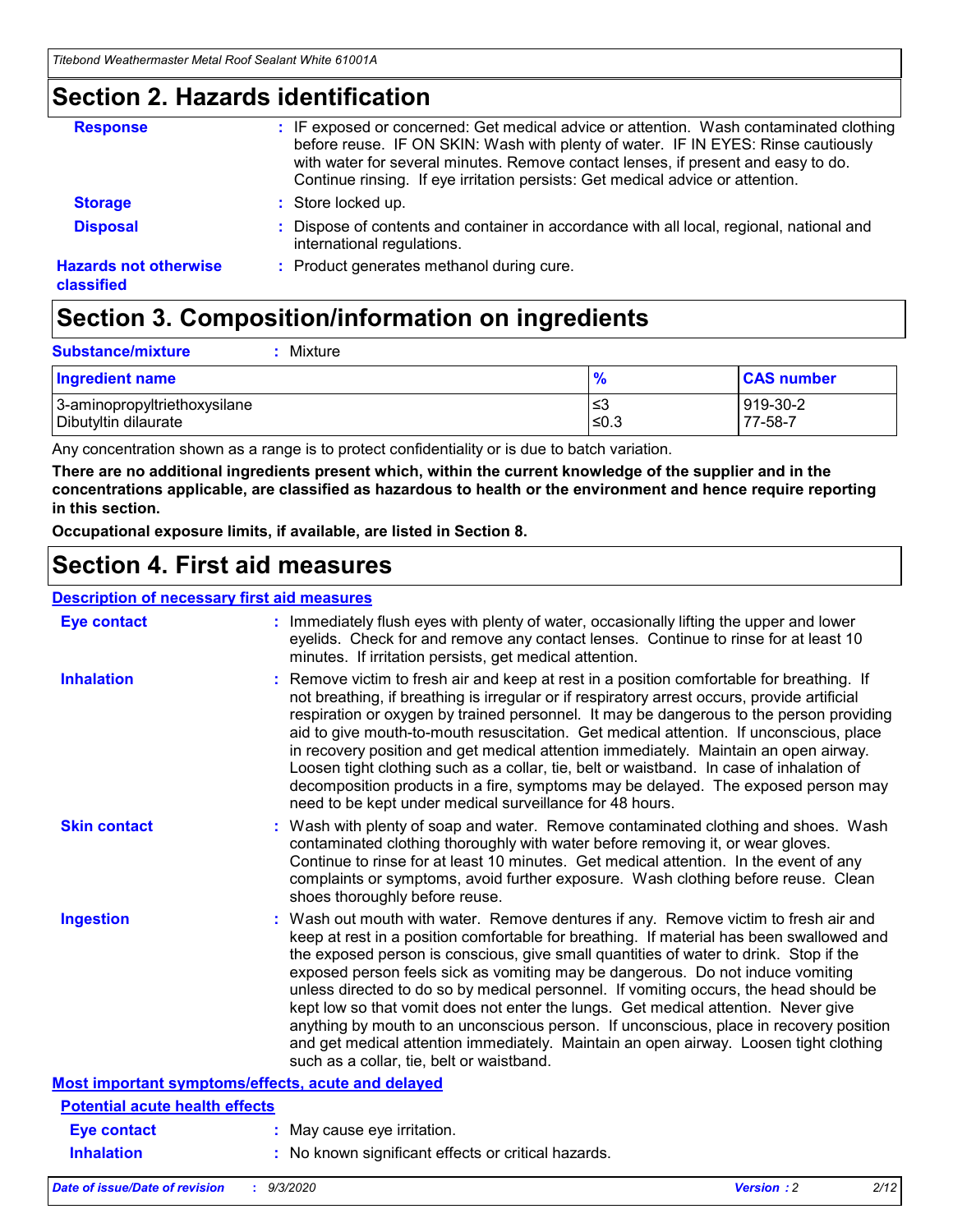| Tilebonu Wealtlennasier Melai Roof Sealahl Willie OTOOTA |                                                                                                                                                                                                                                                                                                                                                                                                                 |  |  |  |
|----------------------------------------------------------|-----------------------------------------------------------------------------------------------------------------------------------------------------------------------------------------------------------------------------------------------------------------------------------------------------------------------------------------------------------------------------------------------------------------|--|--|--|
| <b>Section 4. First aid measures</b>                     |                                                                                                                                                                                                                                                                                                                                                                                                                 |  |  |  |
| <b>Skin contact</b>                                      | : May cause skin irritation.                                                                                                                                                                                                                                                                                                                                                                                    |  |  |  |
| <b>Ingestion</b>                                         | : No known significant effects or critical hazards.                                                                                                                                                                                                                                                                                                                                                             |  |  |  |
| Over-exposure signs/symptoms                             |                                                                                                                                                                                                                                                                                                                                                                                                                 |  |  |  |
| <b>Eye contact</b>                                       | : Adverse symptoms may include the following:<br>irritation<br>watering<br>redness                                                                                                                                                                                                                                                                                                                              |  |  |  |
| <b>Inhalation</b>                                        | : Adverse symptoms may include the following:<br>reduced fetal weight<br>increase in fetal deaths<br>skeletal malformations                                                                                                                                                                                                                                                                                     |  |  |  |
| <b>Skin contact</b>                                      | : Adverse symptoms may include the following:<br>irritation<br>redness<br>reduced fetal weight<br>increase in fetal deaths<br>skeletal malformations                                                                                                                                                                                                                                                            |  |  |  |
| <b>Ingestion</b>                                         | : Adverse symptoms may include the following:<br>reduced fetal weight<br>increase in fetal deaths<br>skeletal malformations                                                                                                                                                                                                                                                                                     |  |  |  |
|                                                          | Indication of immediate medical attention and special treatment needed, if necessary                                                                                                                                                                                                                                                                                                                            |  |  |  |
| <b>Notes to physician</b>                                | : In case of inhalation of decomposition products in a fire, symptoms may be delayed.<br>The exposed person may need to be kept under medical surveillance for 48 hours.                                                                                                                                                                                                                                        |  |  |  |
| <b>Specific treatments</b>                               | : No specific treatment.                                                                                                                                                                                                                                                                                                                                                                                        |  |  |  |
| <b>Protection of first-aiders</b>                        | : No action shall be taken involving any personal risk or without suitable training. If it is<br>suspected that fumes are still present, the rescuer should wear an appropriate mask or<br>self-contained breathing apparatus. It may be dangerous to the person providing aid to<br>give mouth-to-mouth resuscitation. Wash contaminated clothing thoroughly with water<br>before removing it, or wear gloves. |  |  |  |
| See toxicological information (Section 11)               |                                                                                                                                                                                                                                                                                                                                                                                                                 |  |  |  |

# **Section 5. Fire-fighting measures**

| <b>Extinguishing media</b>                               |                                                                                                                                                                                                     |
|----------------------------------------------------------|-----------------------------------------------------------------------------------------------------------------------------------------------------------------------------------------------------|
| <b>Suitable extinguishing</b><br>media                   | : Use an extinguishing agent suitable for the surrounding fire.                                                                                                                                     |
| <b>Unsuitable extinguishing</b><br>media                 | : None known.                                                                                                                                                                                       |
| <b>Specific hazards arising</b><br>from the chemical     | : In a fire or if heated, a pressure increase will occur and the container may burst.                                                                                                               |
| <b>Hazardous thermal</b><br>decomposition products       | Decomposition products may include the following materials:<br>carbon dioxide<br>carbon monoxide<br>nitrogen oxides<br>metal oxide/oxides                                                           |
| <b>Special protective actions</b><br>for fire-fighters   | : Promptly isolate the scene by removing all persons from the vicinity of the incident if<br>there is a fire. No action shall be taken involving any personal risk or without suitable<br>training. |
| <b>Special protective</b><br>equipment for fire-fighters | : Fire-fighters should wear appropriate protective equipment and self-contained breathing<br>apparatus (SCBA) with a full face-piece operated in positive pressure mode.                            |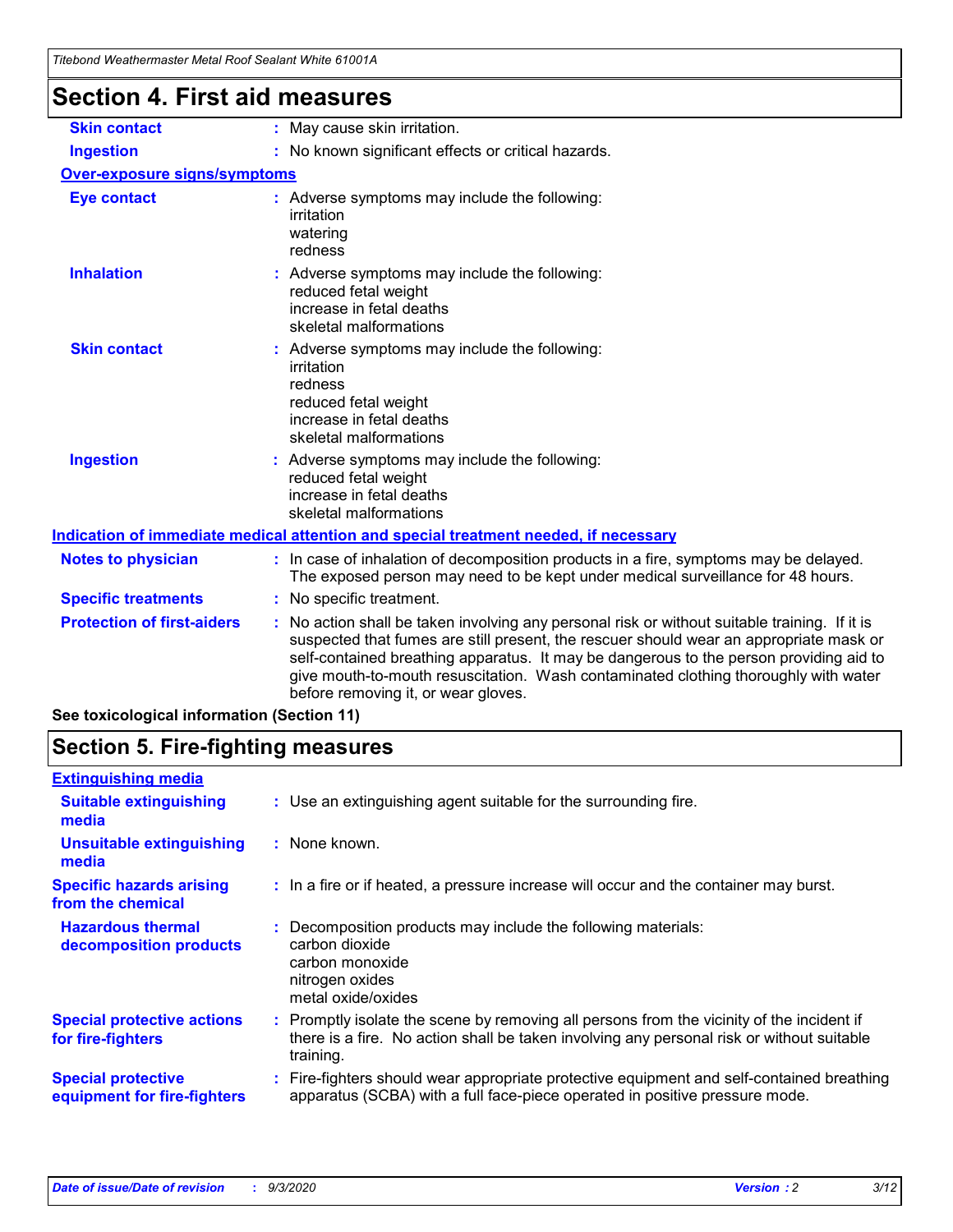### **Section 6. Accidental release measures**

|                                                              | <b>Personal precautions, protective equipment and emergency procedures</b>                                                                                                                                                                                                                                                                                                                                                                                                                                                                                                                                                                                                                                   |  |  |  |  |
|--------------------------------------------------------------|--------------------------------------------------------------------------------------------------------------------------------------------------------------------------------------------------------------------------------------------------------------------------------------------------------------------------------------------------------------------------------------------------------------------------------------------------------------------------------------------------------------------------------------------------------------------------------------------------------------------------------------------------------------------------------------------------------------|--|--|--|--|
| For non-emergency<br>personnel                               | : No action shall be taken involving any personal risk or without suitable training.<br>Evacuate surrounding areas. Keep unnecessary and unprotected personnel from<br>entering. Do not touch or walk through spilled material. Avoid breathing vapor or mist.<br>Provide adequate ventilation. Wear appropriate respirator when ventilation is<br>inadequate. Put on appropriate personal protective equipment.                                                                                                                                                                                                                                                                                             |  |  |  |  |
| For emergency responders                                     | : If specialized clothing is required to deal with the spillage, take note of any information in<br>Section 8 on suitable and unsuitable materials. See also the information in "For non-<br>emergency personnel".                                                                                                                                                                                                                                                                                                                                                                                                                                                                                           |  |  |  |  |
| <b>Environmental precautions</b>                             | : Avoid dispersal of spilled material and runoff and contact with soil, waterways, drains<br>and sewers. Inform the relevant authorities if the product has caused environmental<br>pollution (sewers, waterways, soil or air).                                                                                                                                                                                                                                                                                                                                                                                                                                                                              |  |  |  |  |
| <b>Methods and materials for containment and cleaning up</b> |                                                                                                                                                                                                                                                                                                                                                                                                                                                                                                                                                                                                                                                                                                              |  |  |  |  |
| <b>Small spill</b>                                           | : Stop leak if without risk. Move containers from spill area. Dilute with water and mop up<br>if water-soluble. Alternatively, or if water-insoluble, absorb with an inert dry material and<br>place in an appropriate waste disposal container. Dispose of via a licensed waste<br>disposal contractor.                                                                                                                                                                                                                                                                                                                                                                                                     |  |  |  |  |
| <b>Large spill</b>                                           | : Stop leak if without risk. Move containers from spill area. Approach release from<br>upwind. Prevent entry into sewers, water courses, basements or confined areas. Wash<br>spillages into an effluent treatment plant or proceed as follows. Contain and collect<br>spillage with non-combustible, absorbent material e.g. sand, earth, vermiculite or<br>diatomaceous earth and place in container for disposal according to local regulations<br>(see Section 13). Dispose of via a licensed waste disposal contractor. Contaminated<br>absorbent material may pose the same hazard as the spilled product. Note: see<br>Section 1 for emergency contact information and Section 13 for waste disposal. |  |  |  |  |

# **Section 7. Handling and storage**

### **Precautions for safe handling**

| <b>Protective measures</b>                                                       | : Put on appropriate personal protective equipment (see Section 8). Persons with a<br>history of skin sensitization problems should not be employed in any process in which<br>this product is used. Avoid exposure - obtain special instructions before use. Avoid<br>exposure during pregnancy. Do not handle until all safety precautions have been read<br>and understood. Do not get in eyes or on skin or clothing. Do not ingest. Avoid<br>breathing vapor or mist. If during normal use the material presents a respiratory hazard,<br>use only with adequate ventilation or wear appropriate respirator. Keep in the original<br>container or an approved alternative made from a compatible material, kept tightly<br>closed when not in use. Empty containers retain product residue and can be hazardous.<br>Do not reuse container. |
|----------------------------------------------------------------------------------|--------------------------------------------------------------------------------------------------------------------------------------------------------------------------------------------------------------------------------------------------------------------------------------------------------------------------------------------------------------------------------------------------------------------------------------------------------------------------------------------------------------------------------------------------------------------------------------------------------------------------------------------------------------------------------------------------------------------------------------------------------------------------------------------------------------------------------------------------|
| <b>Advice on general</b><br>occupational hygiene                                 | : Eating, drinking and smoking should be prohibited in areas where this material is<br>handled, stored and processed. Workers should wash hands and face before eating,<br>drinking and smoking. Remove contaminated clothing and protective equipment before<br>entering eating areas. See also Section 8 for additional information on hygiene<br>measures.                                                                                                                                                                                                                                                                                                                                                                                                                                                                                    |
| <b>Conditions for safe storage,</b><br>including any<br><i>incompatibilities</i> | Store between the following temperatures: 0 to 120°C (32 to 248°F). Store in<br>accordance with local regulations. Store in original container protected from direct<br>sunlight in a dry, cool and well-ventilated area, away from incompatible materials (see<br>Section 10) and food and drink. Store locked up. Keep container tightly closed and<br>sealed until ready for use. Containers that have been opened must be carefully<br>resealed and kept upright to prevent leakage. Do not store in unlabeled containers.<br>Use appropriate containment to avoid environmental contamination. See Section 10 for<br>incompatible materials before handling or use.                                                                                                                                                                         |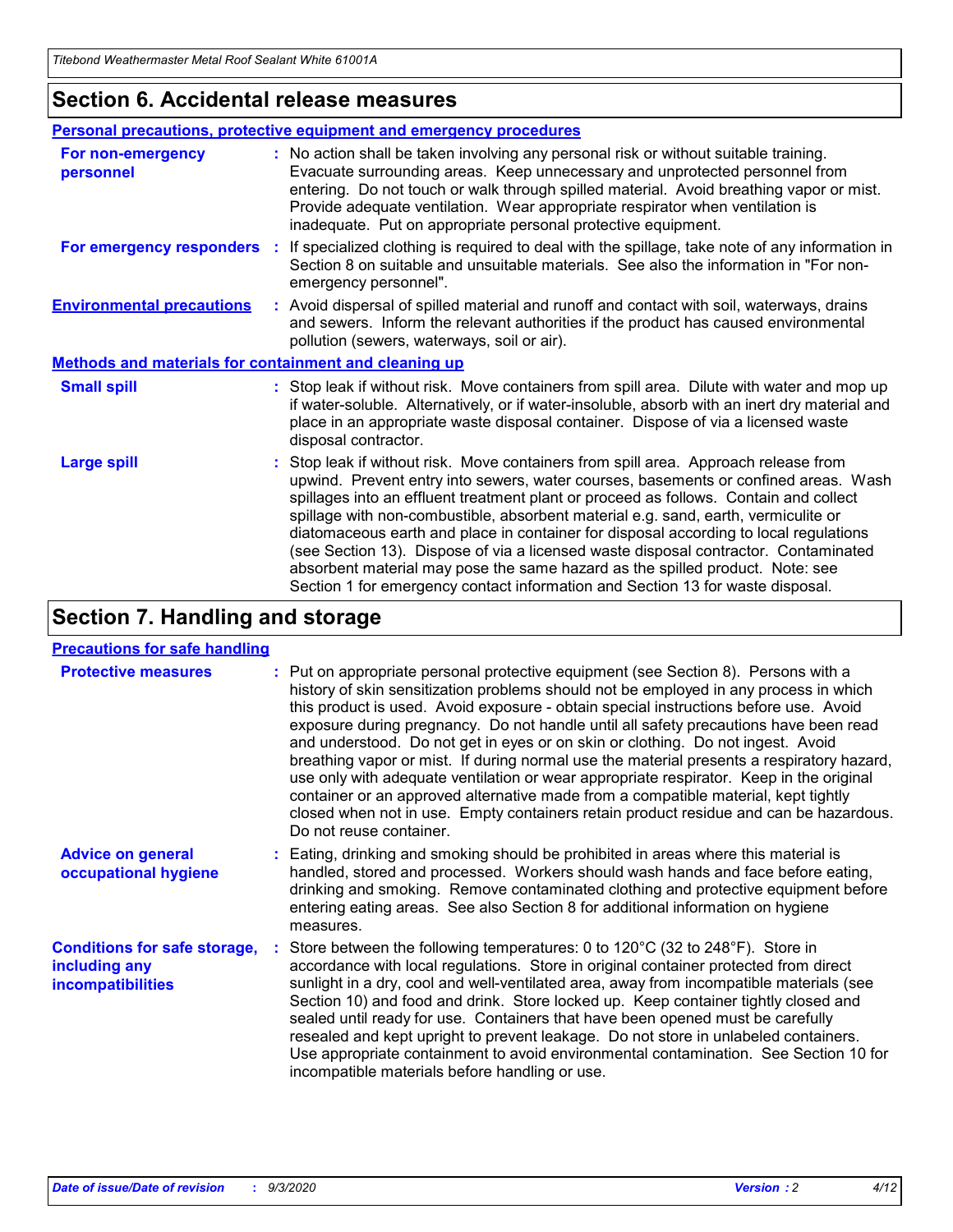# **Section 8. Exposure controls/personal protection**

### **Control parameters**

### **Occupational exposure limits**

| <b>Ingredient name</b>                               |    |                        | <b>Exposure limits</b>                                                                                                                                                                                                                                                                                                                                                                                                                                                                                                                                                                                                 |
|------------------------------------------------------|----|------------------------|------------------------------------------------------------------------------------------------------------------------------------------------------------------------------------------------------------------------------------------------------------------------------------------------------------------------------------------------------------------------------------------------------------------------------------------------------------------------------------------------------------------------------------------------------------------------------------------------------------------------|
| 3-aminopropyltriethoxysilane<br>Dibutyltin dilaurate |    |                        | None.<br>ACGIH TLV (United States, 3/2020). Absorbed through skin.<br>Notes: as Sn<br>TWA: $0.1 \text{ mg/m}^3$ , (as Sn) 8 hours.<br>STEL: 0.2 mg/m <sup>3</sup> , (as Sn) 15 minutes.<br>NIOSH REL (United States, 10/2016). Absorbed through skin.<br>Notes: as Sn<br>TWA: 0.1 mg/m <sup>3</sup> , (as Sn) 10 hours.<br>OSHA PEL (United States, 5/2018). Notes: as Sn<br>TWA: 0.1 mg/m <sup>3</sup> , (as Sn) 8 hours.<br>OSHA PEL 1989 (United States, 3/1989). Absorbed through skin.<br>Notes: measured as Sn<br>TWA: 0.1 mg/m <sup>3</sup> , (measured as Sn) 8 hours. Form: Organic                           |
| <b>Appropriate engineering</b><br>controls           |    |                        | : If user operations generate dust, fumes, gas, vapor or mist, use process enclosures,<br>local exhaust ventilation or other engineering controls to keep worker exposure to<br>airborne contaminants below any recommended or statutory limits.                                                                                                                                                                                                                                                                                                                                                                       |
| <b>Environmental exposure</b><br>controls            |    |                        | Emissions from ventilation or work process equipment should be checked to ensure<br>they comply with the requirements of environmental protection legislation. In some<br>cases, fume scrubbers, filters or engineering modifications to the process equipment<br>will be necessary to reduce emissions to acceptable levels.                                                                                                                                                                                                                                                                                          |
| <b>Individual protection measures</b>                |    |                        |                                                                                                                                                                                                                                                                                                                                                                                                                                                                                                                                                                                                                        |
| <b>Hygiene measures</b>                              |    |                        | : Wash hands, forearms and face thoroughly after handling chemical products, before<br>eating, smoking and using the lavatory and at the end of the working period.<br>Appropriate techniques should be used to remove potentially contaminated clothing.<br>Contaminated work clothing should not be allowed out of the workplace. Wash<br>contaminated clothing before reusing. Ensure that eyewash stations and safety<br>showers are close to the workstation location.                                                                                                                                            |
| <b>Eye/face protection</b>                           |    |                        | Safety eyewear complying with an approved standard should be used when a risk<br>assessment indicates this is necessary to avoid exposure to liquid splashes, mists,<br>gases or dusts. If contact is possible, the following protection should be worn, unless<br>the assessment indicates a higher degree of protection: chemical splash goggles.                                                                                                                                                                                                                                                                    |
| <b>Skin protection</b>                               |    |                        |                                                                                                                                                                                                                                                                                                                                                                                                                                                                                                                                                                                                                        |
| <b>Hand protection</b>                               |    |                        | : Chemical-resistant, impervious gloves complying with an approved standard should be<br>worn at all times when handling chemical products if a risk assessment indicates this is<br>necessary. Considering the parameters specified by the glove manufacturer, check<br>during use that the gloves are still retaining their protective properties. It should be<br>noted that the time to breakthrough for any glove material may be different for different<br>glove manufacturers. In the case of mixtures, consisting of several substances, the<br>protection time of the gloves cannot be accurately estimated. |
| <b>Body protection</b>                               |    | handling this product. | Personal protective equipment for the body should be selected based on the task being<br>performed and the risks involved and should be approved by a specialist before                                                                                                                                                                                                                                                                                                                                                                                                                                                |
| <b>Other skin protection</b>                         |    |                        | : Appropriate footwear and any additional skin protection measures should be selected<br>based on the task being performed and the risks involved and should be approved by a<br>specialist before handling this product.                                                                                                                                                                                                                                                                                                                                                                                              |
| <b>Respiratory protection</b>                        | ÷. | aspects of use.        | Based on the hazard and potential for exposure, select a respirator that meets the<br>appropriate standard or certification. Respirators must be used according to a<br>respiratory protection program to ensure proper fitting, training, and other important                                                                                                                                                                                                                                                                                                                                                         |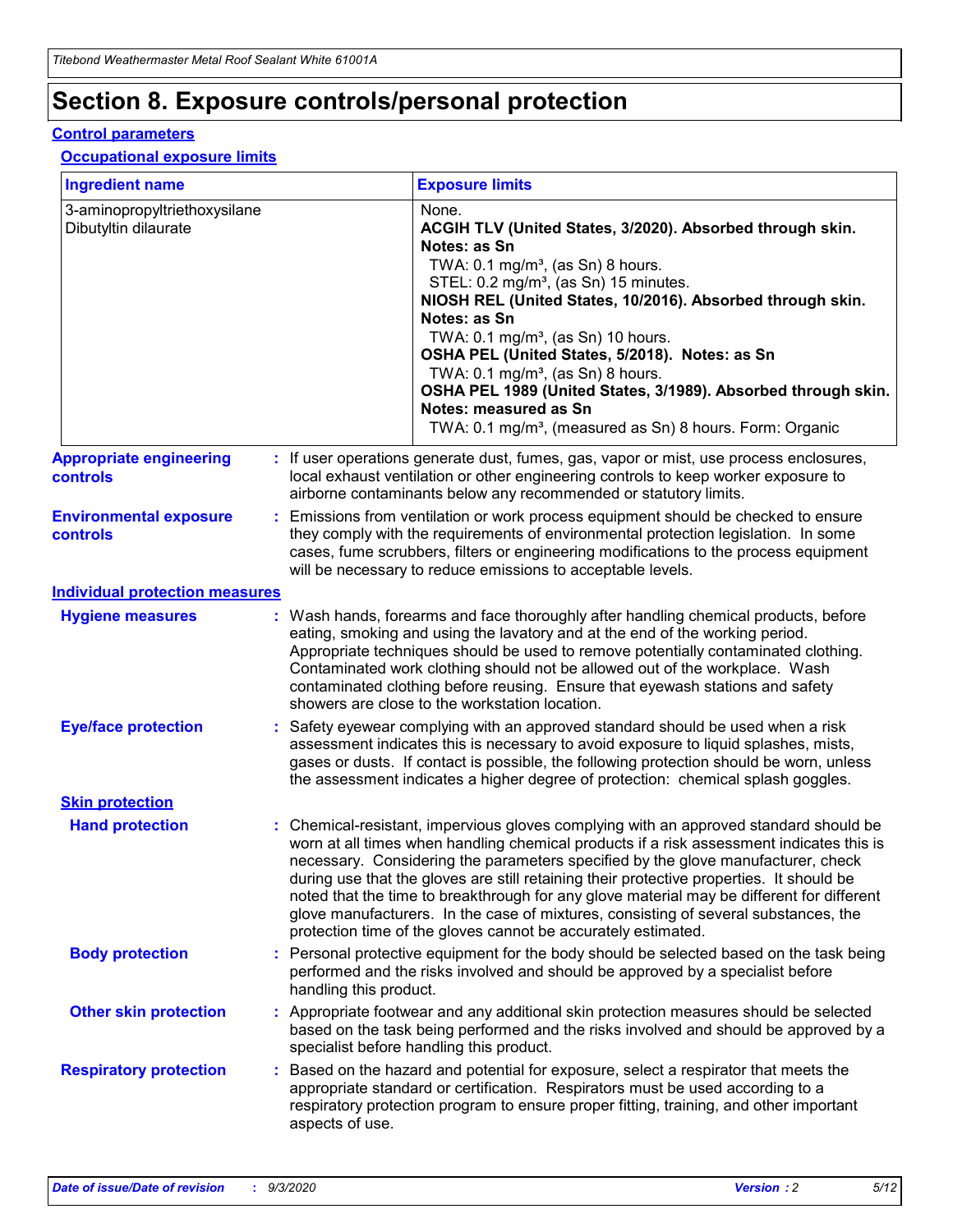### **Section 9. Physical and chemical properties**

### **Appearance**

| <b>Physical state</b>                                  | : Liquid. [Paste.]                                              |
|--------------------------------------------------------|-----------------------------------------------------------------|
| Color                                                  | White.                                                          |
| Odor                                                   | Characteristic.                                                 |
| <b>Odor threshold</b>                                  | Not available.                                                  |
| pH                                                     | Not applicable.                                                 |
| <b>Melting point</b>                                   | Not available.                                                  |
| <b>Boiling point</b>                                   | : $>200^{\circ}$ C ( $>392^{\circ}$ F)                          |
| <b>Flash point</b>                                     | Closed cup: >200°C (>392°F) [Setaflash.]                        |
| <b>Evaporation rate</b>                                | $:$ >1 (butyl acetate = 1)                                      |
| <b>Flammability (solid, gas)</b>                       | : Not available.                                                |
| <b>Lower and upper explosive</b><br>(flammable) limits | : Not available.                                                |
| <b>VOC (less water, less)</b><br>exempt solvents)      | $: 0$ g/l                                                       |
| <b>Volatility</b>                                      | $: 0\%$ (w/w)                                                   |
| <b>Vapor density</b>                                   | Not available.                                                  |
| <b>Relative density</b>                                | $\frac{1}{2}$ 2.432                                             |
| <b>Solubility</b>                                      | Insoluble in the following materials: cold water and hot water. |
| <b>Solubility in water</b>                             | Not available.                                                  |
| <b>Partition coefficient: n-</b><br>octanol/water      | : Not available.                                                |
| <b>Auto-ignition temperature</b>                       | : Not available.                                                |
| <b>Decomposition temperature</b>                       | : Not available.                                                |
| <b>Viscosity</b>                                       | : Not available.                                                |

# **Section 10. Stability and reactivity**

| <b>Reactivity</b>                            |    | : No specific test data related to reactivity available for this product or its ingredients.            |
|----------------------------------------------|----|---------------------------------------------------------------------------------------------------------|
| <b>Chemical stability</b>                    |    | : The product is stable.                                                                                |
| <b>Possibility of hazardous</b><br>reactions |    | : Under normal conditions of storage and use, hazardous reactions will not occur.                       |
| <b>Conditions to avoid</b>                   |    | : No specific data.                                                                                     |
| <b>Incompatible materials</b>                | ٠. | No specific data.                                                                                       |
| <b>Hazardous decomposition</b><br>products   | ÷. | Under normal conditions of storage and use, hazardous decomposition products should<br>not be produced. |

# **Section 11. Toxicological information**

### **Information on toxicological effects**

### **Acute toxicity**

| <b>Product/ingredient name</b> | <b>Result</b>           | <b>Species</b> | <b>Dose</b>                | <b>Exposure</b> |
|--------------------------------|-------------------------|----------------|----------------------------|-----------------|
| 3-aminopropyltriethoxysilane   | <b>ILD50 Dermal</b>     | Rabbit         | 4.29 g/kg                  |                 |
| Dibutyltin dilaurate           | ILD50 Oral<br>LD50 Oral | Rat<br>Rat     | $1.57$ g/kg<br>175 $mg/kg$ |                 |
|                                |                         |                |                            |                 |

**Irritation/Corrosion**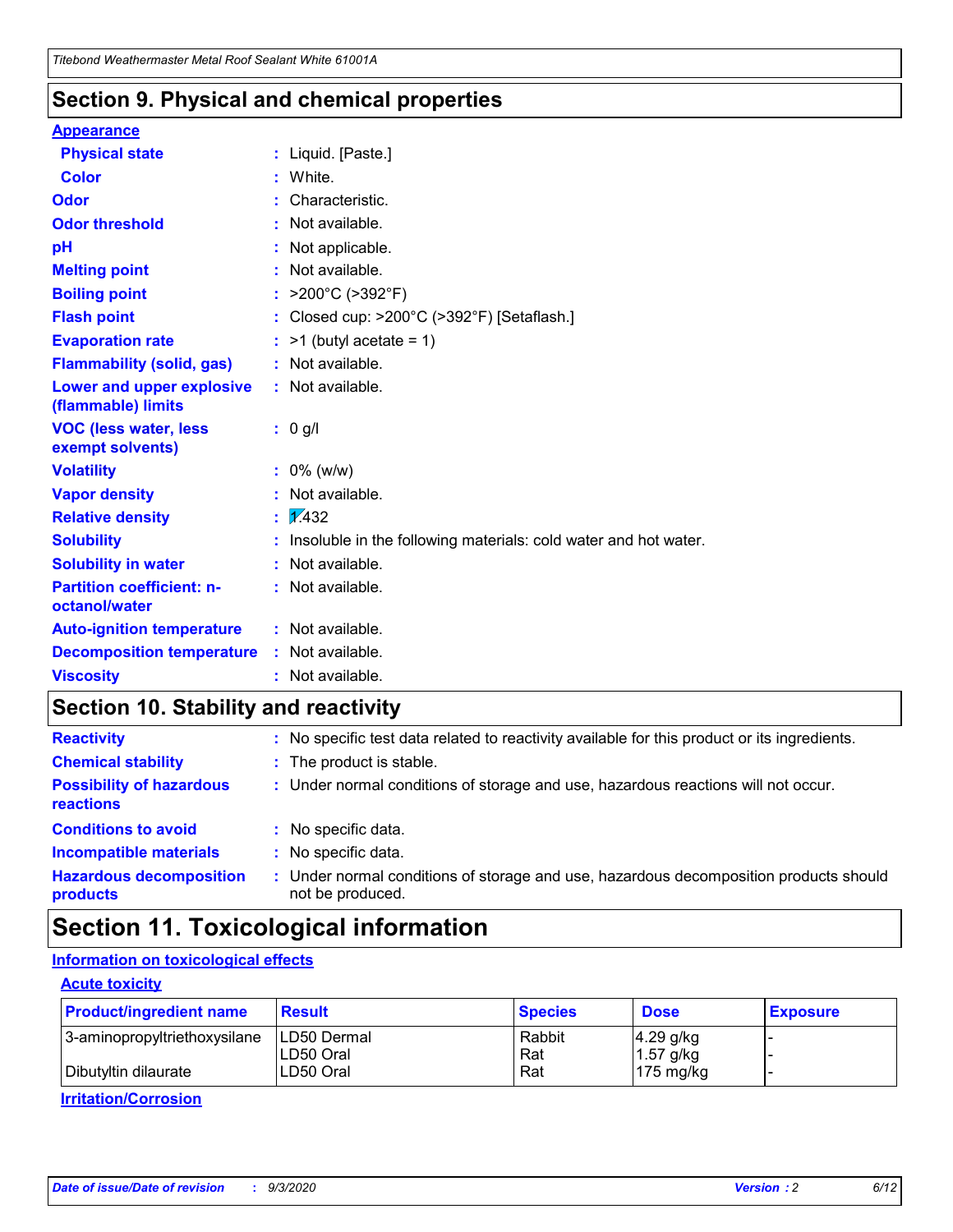# **Section 11. Toxicological information**

| <b>Product/ingredient name</b> | <b>Result</b>                 | <b>Species</b> | <b>Score</b> | <b>Exposure</b>    | <b>Observation</b>       |
|--------------------------------|-------------------------------|----------------|--------------|--------------------|--------------------------|
| 3-aminopropyltriethoxysilane   | Eyes - Mild irritant          | Rabbit         |              | $100 \text{ mg}$   |                          |
|                                | Eyes - Severe irritant        | Rabbit         |              | 24 hours 750       |                          |
|                                |                               |                |              | ug                 |                          |
|                                | <b>Skin - Severe irritant</b> | Rabbit         |              | 24 hours 5         | $\overline{\phantom{a}}$ |
| Dibutyltin dilaurate           | Eyes - Moderate irritant      | Rabbit         |              | mg<br>24 hours 100 |                          |
|                                |                               |                |              | mg                 |                          |
|                                | Skin - Severe irritant        | Rabbit         |              | 500 mg             | -                        |

### **Sensitization**

Not available.

### **Mutagenicity**

Not available.

### **Carcinogenicity**

Not available.

### **Reproductive toxicity**

Not available.

### **Teratogenicity**

Not available.

### **Specific target organ toxicity (single exposure)**

Not available.

### **Specific target organ toxicity (repeated exposure)**

| <b>Name</b>                                                                         |                                                                            | <b>Category</b>                                     | <b>Route of</b><br>exposure | <b>Target organs</b> |
|-------------------------------------------------------------------------------------|----------------------------------------------------------------------------|-----------------------------------------------------|-----------------------------|----------------------|
| Dibutyltin dilaurate                                                                |                                                                            | Category 1                                          | -                           | respiratory system   |
| <b>Aspiration hazard</b><br>Not available.                                          |                                                                            |                                                     |                             |                      |
| <b>Information on the likely</b><br>routes of exposure                              | : Not available.                                                           |                                                     |                             |                      |
| <b>Potential acute health effects</b>                                               |                                                                            |                                                     |                             |                      |
| <b>Eye contact</b>                                                                  | : May cause eye irritation.                                                |                                                     |                             |                      |
| <b>Inhalation</b>                                                                   |                                                                            | : No known significant effects or critical hazards. |                             |                      |
| <b>Skin contact</b>                                                                 | : May cause skin irritation.                                               |                                                     |                             |                      |
| <b>Ingestion</b>                                                                    |                                                                            | : No known significant effects or critical hazards. |                             |                      |
| <b>Symptoms related to the physical, chemical and toxicological characteristics</b> |                                                                            |                                                     |                             |                      |
| <b>Eye contact</b>                                                                  | irritation<br>watering<br>redness                                          | : Adverse symptoms may include the following:       |                             |                      |
| <b>Inhalation</b>                                                                   | reduced fetal weight<br>increase in fetal deaths<br>skeletal malformations | : Adverse symptoms may include the following:       |                             |                      |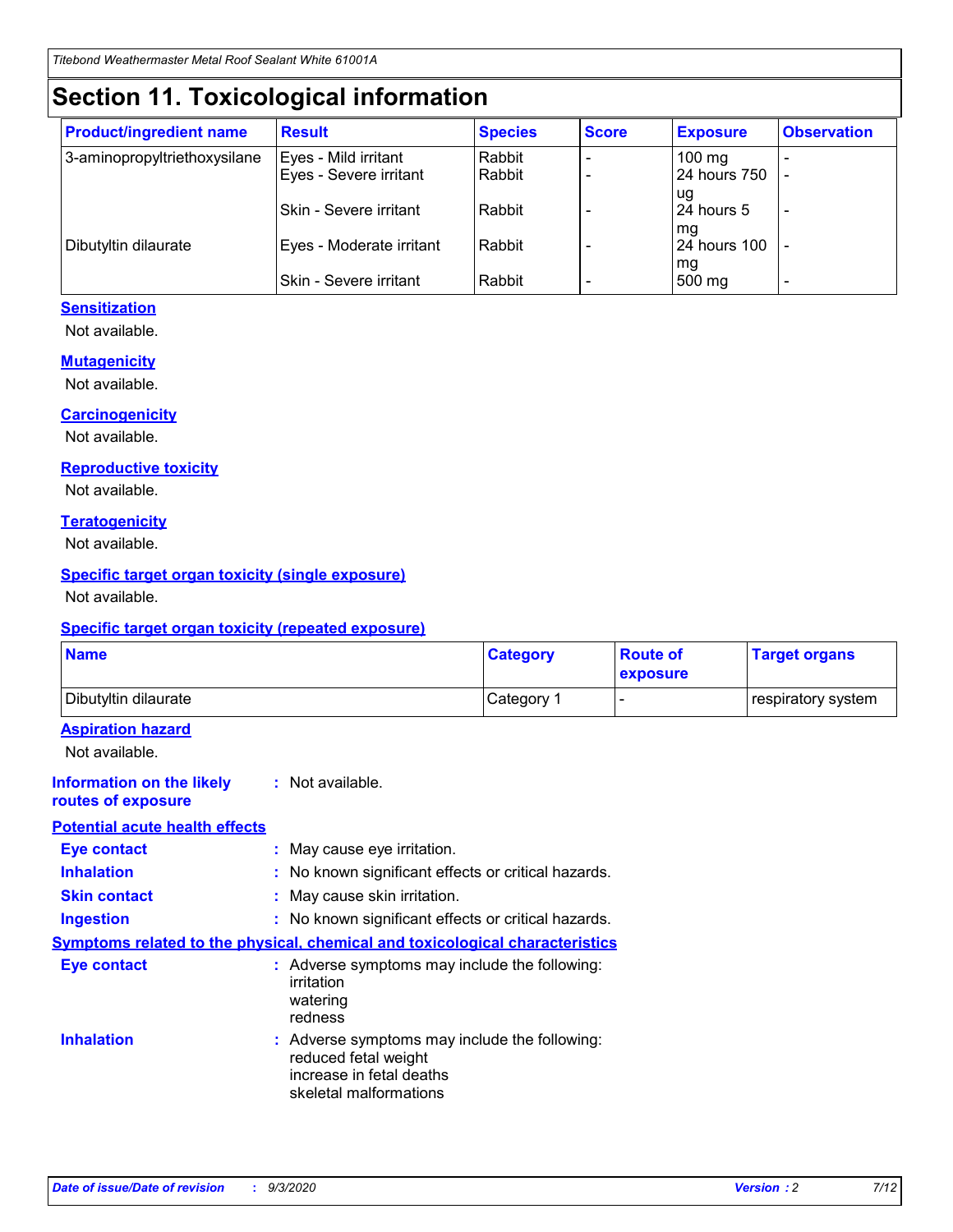*Titebond Weathermaster Metal Roof Sealant White 61001A*

# **Section 11. Toxicological information**

| <b>Skin contact</b>                     | : Adverse symptoms may include the following:<br>irritation                                            |
|-----------------------------------------|--------------------------------------------------------------------------------------------------------|
|                                         | redness                                                                                                |
|                                         | reduced fetal weight                                                                                   |
|                                         | increase in fetal deaths                                                                               |
|                                         | skeletal malformations                                                                                 |
| <b>Ingestion</b>                        | : Adverse symptoms may include the following:<br>reduced fetal weight                                  |
|                                         | increase in fetal deaths                                                                               |
|                                         | skeletal malformations                                                                                 |
|                                         | Delayed and immediate effects and also chronic effects from short and long term exposure               |
| <b>Short term exposure</b>              |                                                                                                        |
| <b>Potential immediate</b><br>effects   | : Not available.                                                                                       |
| <b>Potential delayed effects</b>        | : Not available.                                                                                       |
| <b>Long term exposure</b>               |                                                                                                        |
| <b>Potential immediate</b><br>effects   | : Not available.                                                                                       |
| <b>Potential delayed effects</b>        | : Not available.                                                                                       |
| <b>Potential chronic health effects</b> |                                                                                                        |
| Not available.                          |                                                                                                        |
| <b>General</b>                          | Once sensitized, a severe allergic reaction may occur when subsequently exposed to<br>very low levels. |
| <b>Carcinogenicity</b>                  | No known significant effects or critical hazards.                                                      |
| <b>Mutagenicity</b>                     | : No known significant effects or critical hazards.                                                    |
| <b>Teratogenicity</b>                   | May damage the unborn child.                                                                           |
| <b>Developmental effects</b>            | : No known significant effects or critical hazards.                                                    |
| <b>Fertility effects</b>                | : May damage fertility.                                                                                |
| <b>Numerical measures of toxicity</b>   |                                                                                                        |
| <b>Acute toxicity estimates</b>         |                                                                                                        |
| Not ovoilable                           |                                                                                                        |

Not available.

# **Section 12. Ecological information**

### **Toxicity**

| <b>Product/ingredient name</b> | <b>Result</b>                                       | <b>Species</b>               | <b>Exposure</b>       |
|--------------------------------|-----------------------------------------------------|------------------------------|-----------------------|
| Dibutyltin dilaurate           | $ CC50>3$ mg/l<br>Chronic EC10 > 2 mg/l Fresh water | Algae<br>Algae - Desmodesmus | 72 hours<br>196 hours |
|                                |                                                     | <b>I</b> subspicatus         |                       |

### **Persistence and degradability**

| <b>Product/ingredient name</b> | <b>Test</b>                                                                    | <b>Result</b>  |                   | <b>Dose</b> | <b>Inoculum</b>         |
|--------------------------------|--------------------------------------------------------------------------------|----------------|-------------------|-------------|-------------------------|
| Dibutyltin dilaurate           | OECD 301F<br>Ready<br>Biodegradability -<br>Manometric<br>Respirometry<br>Test | 23 % - 28 days |                   |             |                         |
| <b>Product/ingredient name</b> | <b>Aquatic half-life</b>                                                       |                | <b>Photolysis</b> |             | <b>Biodegradability</b> |
| Dibutyltin dilaurate           |                                                                                |                |                   |             | <b>Inherent</b>         |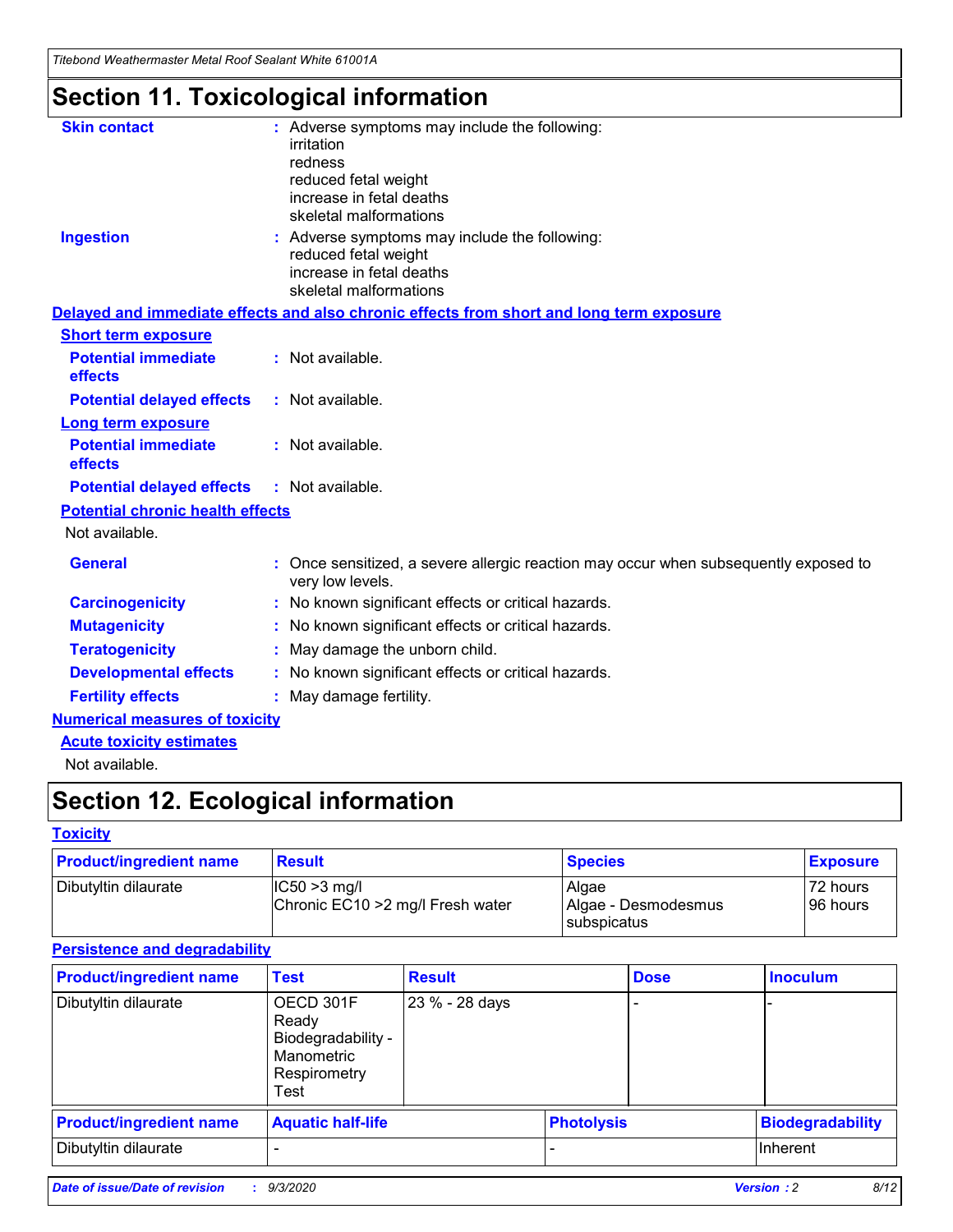# **Section 12. Ecological information**

### **Bioaccumulative potential**

| <b>Product/ingredient name</b> | $\mathsf{LogP}_\mathsf{ow}$ | <b>BCF</b> | <b>Potential</b> |
|--------------------------------|-----------------------------|------------|------------------|
| 3-aminopropyltriethoxysilane   | 1.7                         | 3.4        | low              |
| Dibutyltin dilaurate           | 4.44                        | 2.91       | low              |

#### **Mobility in soil**

| <b>Soil/water partition</b> | : Not available. |
|-----------------------------|------------------|
| <b>coefficient (Koc)</b>    |                  |

## **Section 13. Disposal considerations**

**Disposal methods :**

The generation of waste should be avoided or minimized wherever possible. Disposal of this product, solutions and any by-products should at all times comply with the requirements of environmental protection and waste disposal legislation and any regional local authority requirements. Dispose of surplus and non-recyclable products via a licensed waste disposal contractor. Waste should not be disposed of untreated to the sewer unless fully compliant with the requirements of all authorities with jurisdiction. Waste packaging should be recycled. Incineration or landfill should only be considered when recycling is not feasible. This material and its container must be disposed of in a safe way. Care should be taken when handling emptied containers that have not been cleaned or rinsed out. Empty containers or liners may retain some product residues. Avoid dispersal of spilled material and runoff and contact with soil, waterways, drains and sewers.

## **Section 14. Transport information**

|                                      | <b>DOT</b><br><b>Classification</b> | <b>TDG</b><br><b>Classification</b> | <b>Mexico</b><br><b>Classification</b> | <b>ADR/RID</b>           | <b>IMDG</b>              | <b>IATA</b>    |
|--------------------------------------|-------------------------------------|-------------------------------------|----------------------------------------|--------------------------|--------------------------|----------------|
| <b>UN number</b>                     | Not regulated.                      | Not regulated.                      | Not regulated.                         | Not regulated.           | Not regulated.           | Not regulated. |
| <b>UN proper</b><br>shipping name    |                                     |                                     |                                        |                          |                          |                |
| <b>Transport</b><br>hazard class(es) |                                     | $\overline{\phantom{0}}$            | $\qquad \qquad \blacksquare$           | $\overline{\phantom{0}}$ | $\overline{\phantom{0}}$ |                |
| <b>Packing group</b>                 |                                     |                                     |                                        |                          |                          |                |
| <b>Environmental</b><br>hazards      | No.                                 | No.                                 | No.                                    | No.                      | No.                      | No.            |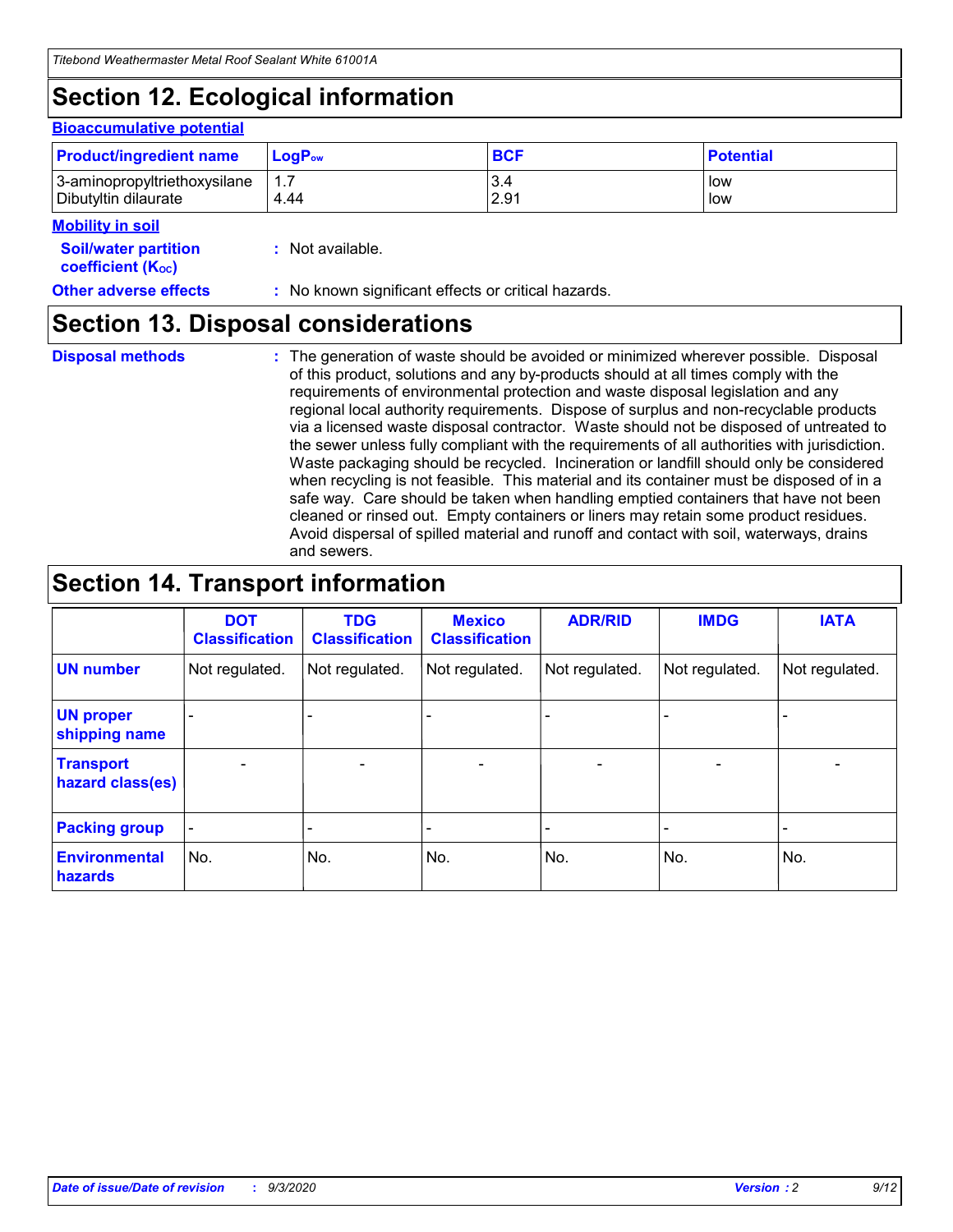## **Section 15. Regulatory information**

### **U.S. Federal regulations**

### **SARA 302/304**

### **Composition/information on ingredients**

No products were found.

| SARA 304 RQ | Not applicable. |
|-------------|-----------------|
|-------------|-----------------|

#### **SARA 311/312**

**Classification :** EYE IRRITATION - Category 2B SKIN SENSITIZATION - Category 1 TOXIC TO REPRODUCTION - Category 1B HNOC - Product generates methanol during cure.

### **Composition/information on ingredients**

| <b>Name</b>                  | $\frac{9}{6}$ | <b>Classification</b>                                                                                                                                                                                                                                                                                      |
|------------------------------|---------------|------------------------------------------------------------------------------------------------------------------------------------------------------------------------------------------------------------------------------------------------------------------------------------------------------------|
| 3-aminopropyltriethoxysilane | $\leq$ 3      | <b>FLAMMABLE LIQUIDS - Category 4</b><br><b>ACUTE TOXICITY (oral) - Category 4</b><br><b>SKIN IRRITATION - Category 2</b><br>EYE IRRITATION - Category 2A                                                                                                                                                  |
| Dibutyltin dilaurate         | ≤0.3          | <b>ACUTE TOXICITY (oral) - Category 3</b><br>SKIN CORROSION - Category 1C<br>SERIOUS EYE DAMAGE - Category 1<br>SKIN SENSITIZATION - Category 1<br><b>GERM CELL MUTAGENICITY - Category 2</b><br>TOXIC TO REPRODUCTION - Category 1B<br>SPECIFIC TARGET ORGAN TOXICITY (REPEATED<br>EXPOSURE) - Category 1 |

### **State regulations**

**Massachusetts :**

: None of the components are listed.

**New York :** None of the components are listed. **New Jersey :** None of the components are listed.

**Pennsylvania :** None of the components are listed.

### **California Prop. 65**

WARNING: This product can expose you to methanol, which is known to the State of California to cause birth defects or other reproductive harm. For more information go to www.P65Warnings.ca.gov.

| Ingredient name | No significant risk Maximum<br>level | acceptable dosage<br><b>level</b> |
|-----------------|--------------------------------------|-----------------------------------|
| I methanol      |                                      | Yes.                              |

### **International regulations**

**Chemical Weapon Convention List Schedules I, II & III Chemicals** Not listed.

**Montreal Protocol**

Not listed.

**Stockholm Convention on Persistent Organic Pollutants**

Not listed.

**UNECE Aarhus Protocol on POPs and Heavy Metals** Not listed.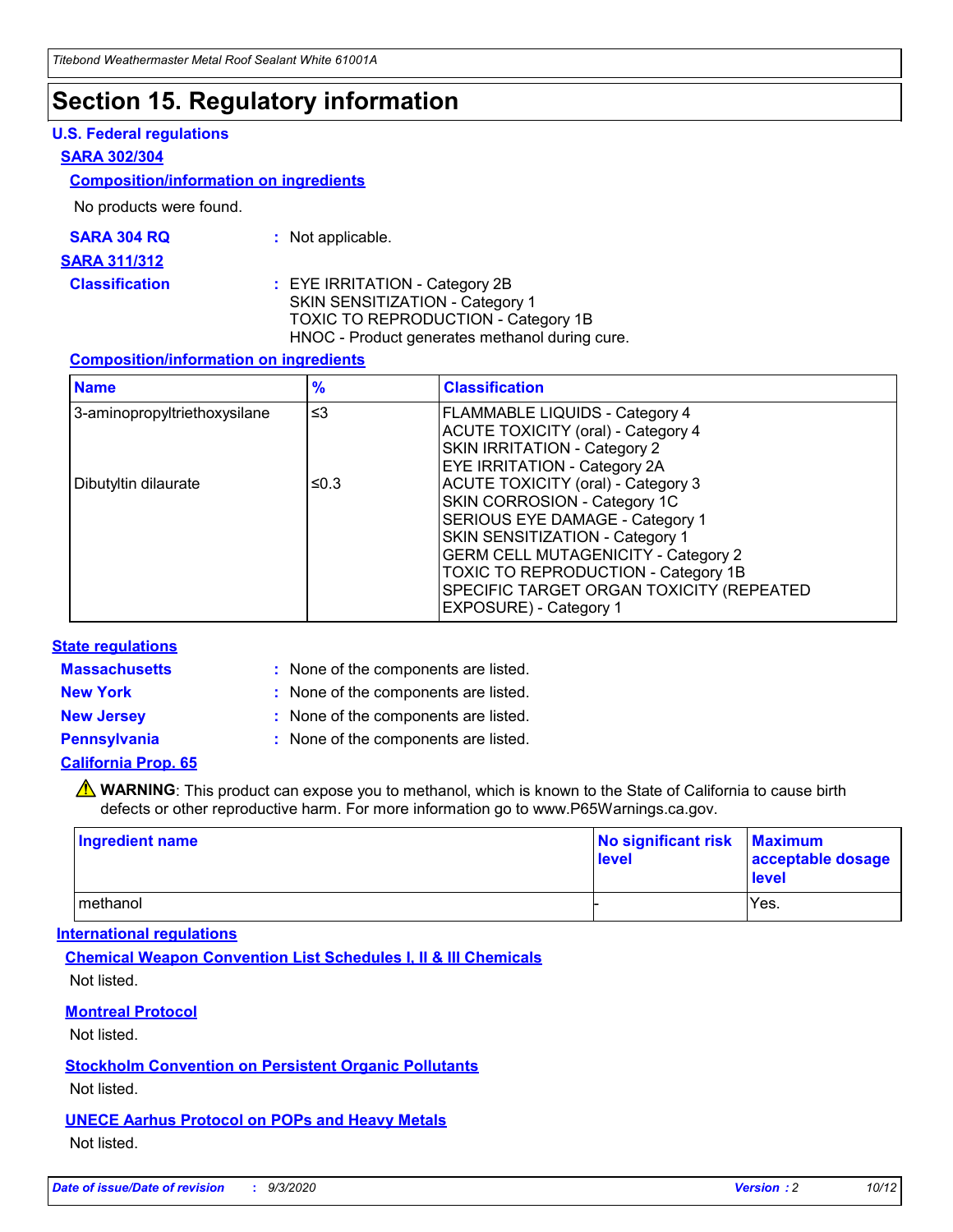# **Section 15. Regulatory information**

### **Inventory list**

- 
- **China :** Not determined.

**United States TSCA 8(b) inventory**

**:** All components are active or exempted.

# **Section 16. Other information**

**Hazardous Material Information System (U.S.A.)**



**Caution: HMIS® ratings are based on a 0-4 rating scale, with 0 representing minimal hazards or risks, and 4 representing significant hazards or risks. Although HMIS® ratings and the associated label are not required on SDSs or products leaving a facility under 29 CFR 1910.1200, the preparer may choose to provide them. HMIS® ratings are to be used with a fully implemented HMIS® program. HMIS® is a registered trademark and service mark of the American Coatings Association, Inc.**

**The customer is responsible for determining the PPE code for this material. For more information on HMIS® Personal Protective Equipment (PPE) codes, consult the HMIS® Implementation Manual.**

**National Fire Protection Association (U.S.A.)**



**Reprinted with permission from NFPA 704-2001, Identification of the Hazards of Materials for Emergency Response Copyright ©1997, National Fire Protection Association, Quincy, MA 02269. This reprinted material is not the complete and official position of the National Fire Protection Association, on the referenced subject which is represented only by the standard in its entirety.**

**Copyright ©2001, National Fire Protection Association, Quincy, MA 02269. This warning system is intended to be interpreted and applied only by properly trained individuals to identify fire, health and reactivity hazards of chemicals. The user is referred to certain limited number of chemicals with recommended classifications in NFPA 49 and NFPA 325, which would be used as a guideline only. Whether the chemicals are classified by NFPA or not, anyone using the 704 systems to classify chemicals does so at their own risk.**

### **Procedure used to derive the classification**

| <b>Classification</b>                                                                                         | <b>Justification</b>                                  |
|---------------------------------------------------------------------------------------------------------------|-------------------------------------------------------|
| <b>EYE IRRITATION - Category 2B</b><br>SKIN SENSITIZATION - Category 1<br>TOXIC TO REPRODUCTION - Category 1B | Expert judgment<br>Expert judgment<br>Expert judgment |
| <b>History</b>                                                                                                |                                                       |

| .                                 |             |
|-----------------------------------|-------------|
| <b>Date of printing</b>           | : 4/22/2022 |
| Date of issue/Date of<br>revision | : 9/3/2020  |
| Date of previous issue            | : 9/3/2020  |
| <b>Version</b>                    | $\cdot$ 2   |
|                                   |             |